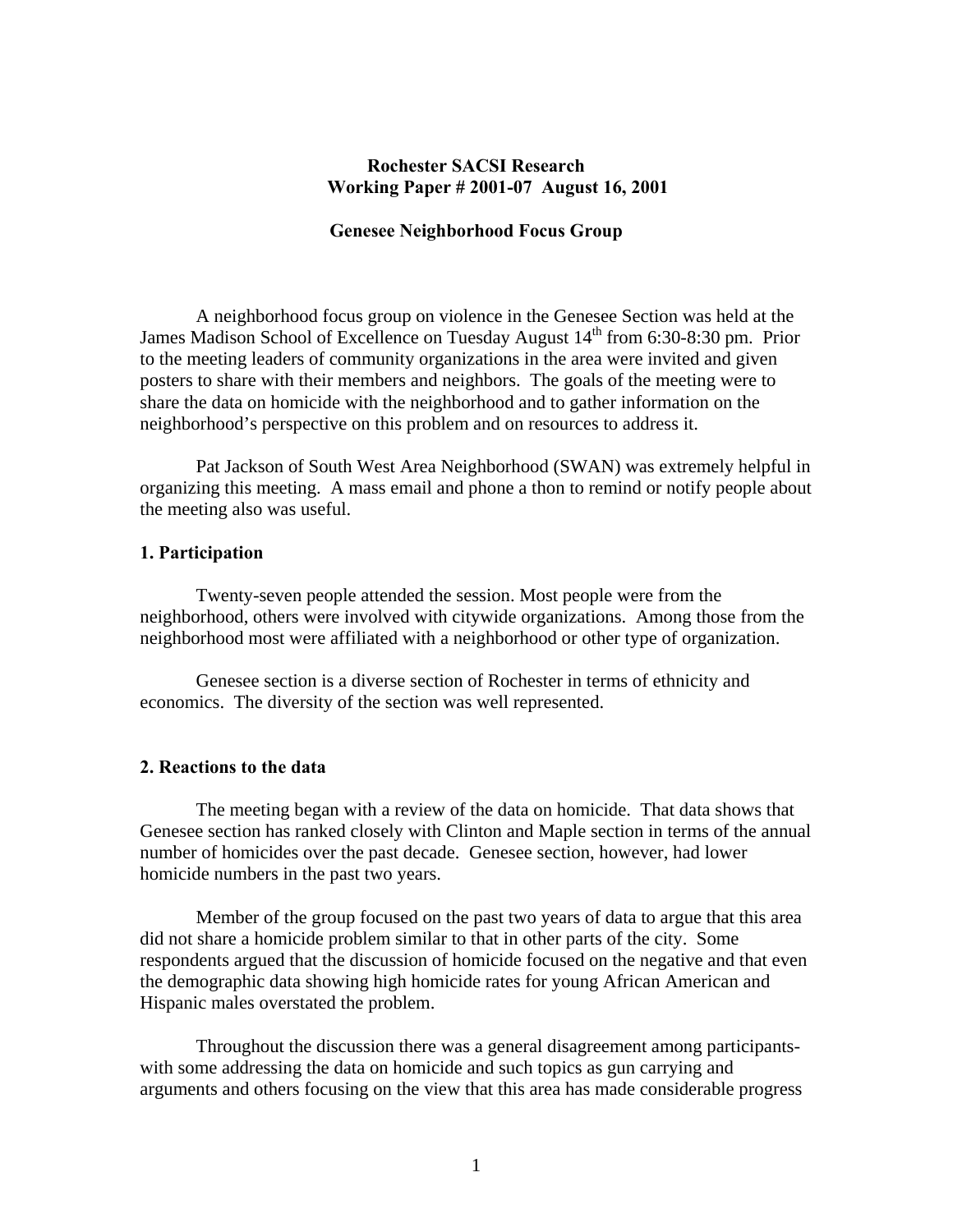and did not have the type of problems the data suggested. It was also suggested that what problems do occur are often the result of people coming in from outside the neighborhood.

 The group did not reach a point of discussing specific issues of homicide such as disputes and drug house rip-offs but instead the conversation often turned to the success of the community in dealing with quality of life issues.

# **3. Neighborhood Organization**

Participants pointed out that this section has a long history of effective neighborhood organization that is in evidence today through such organizations as SWAN, the 19<sup>th</sup> Ward Association and the area's PACTAC program. It was pointed out that, unlike the Maple Section, this area is currently rich in effective organizations. This was attributed to the high quality of leadership that had emerged in this section of the city. Those leaders were described as committed and persistent.

It was also pointed out that the organizations here have worked especially hard over the past 7-8 years to improve the neighborhood. Specific factors were mentioned including wide participation in PACTAC, a code of conduct for businesses and the "uplifts" that brought in a wide range of agencies and resources to target specific problem areas. It was also noted that this community has a wide range of services available for youth.

 Discussion of solutions to any perceived problems also focused on organization. Participants argued that the area was successful in pulling together appropriate neighborhood resources and in utilizing government resources to address problems such as drug houses and nuisance properties including vacant buildings and corner stores believed to be sites of illegal activity.

## **4. The Place of Homicide in the Neighborhood Agenda**

 When it came to the specific problem of homicide there appeared to be to two separate and generally unrelated conversations occurring at the meeting. In one of those conversations the problem of homicide was subsumed under larger issues of neighborhood organizing and in the other violence was recognized as a distinct and immediate problem.

 In other section meetings there was often a view that homicide and other forms of violence were the result of root causes that were difficult or impossible to address. In this section root causes such as poverty were acknowledged but speakers often argued that major problems could be and were being overcome by neighborhood organization and activism.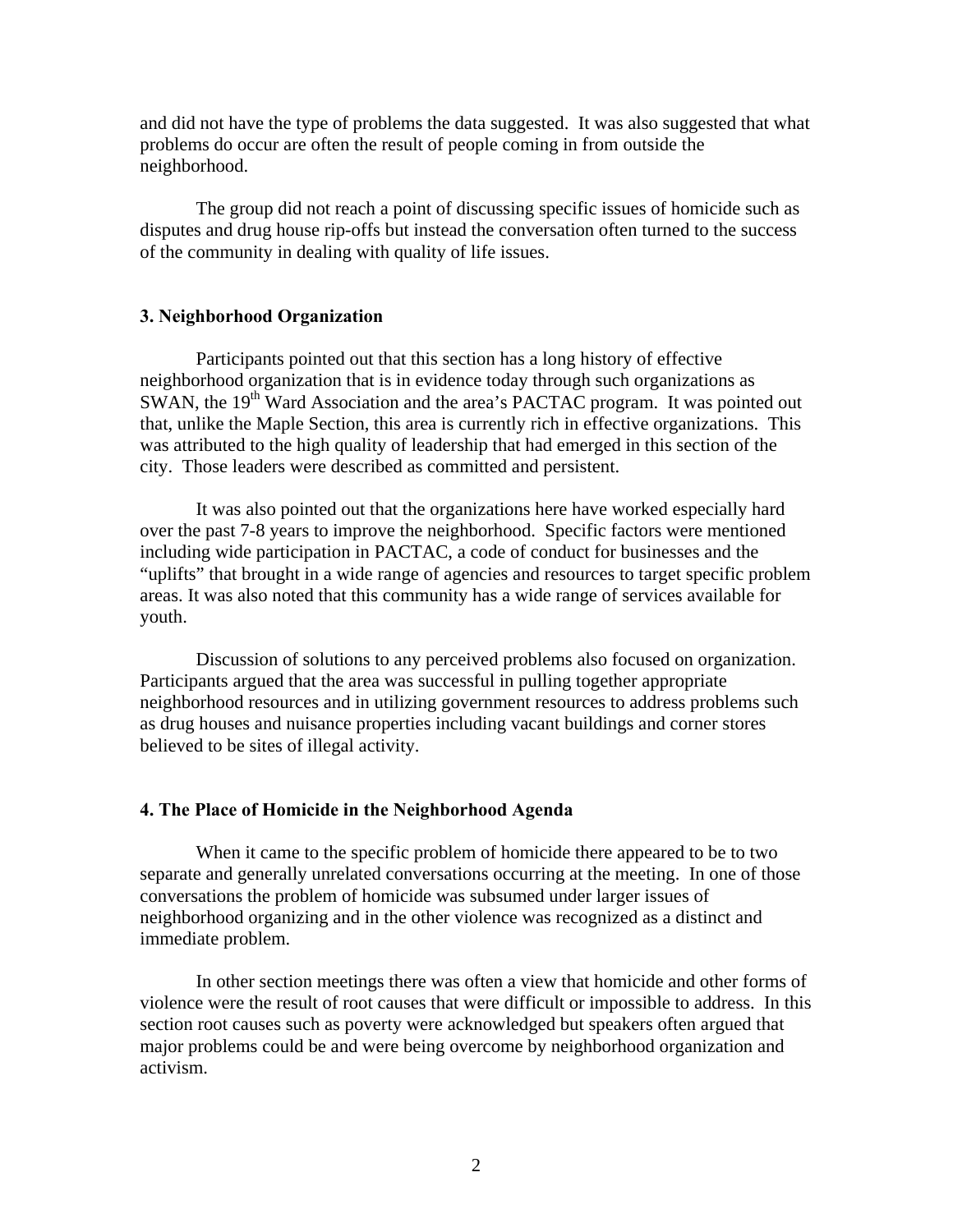In that conversation there was little discussion of the specific problems of homicide or of its victims or offenders. Efforts to discuss the dynamics of homicide events, such as gun carrying or the nature of disputes, yielded little because of the strong belief that community organization addresses underlying issues of cause. The idea of looking for interventions geared to prevent specific types of events here and now found little place in that discussion. Instead, speakers focused on their view that the neighborhood was addressing underlying problems through its organizing efforts. Widespread pride in what the neighborhood was doing had an important place in that conversation

 The parallel conversation about homicide was quite different. In it a young girl noted that men often carry guns in the neighborhood for protection. Others argued in favor of early family intervention to address expectations of failure. There was also discussion of drug houses and drug problems.

 One speaker argued that sustained community outrage over some events such as homicides was needed but not present in the neighborhood. Without it "kids were out of control." But, he noted, efforts to engage role models to address young men were limited in their success. The speakers here provided a specific focus on the problem if violence in the neighborhood as well as an effort to analyze it and think of interventions to address it.

 To the extent there was a bridge between these conversations it was presented by Hanif Abdul Wahid of RAIN, who has been present at each of the sector meetings. He supported the view that organization in Genesee section had yielded some important results and was continuing to do so. He also focused on the current state of young people and argued that the community needed to create a sense of belonging among them, and he spoke about the need for active intervention in places and with people engaged in violence. Those points seemed to connect the issues of organizing with those of engaging in specific interventions.

## **5. Conclusions**

The group in this section was composed of many people who have made a commitment to the neighborhood through their activism in the community. They represent the formal and informal leadership of the community. As such they are in a unique but not necessarily representative position to identify, analyze and resolve neighborhood problems. While recognizing these limitations of the focus group process the following tentative conclusions seem warranted.

1. Leaders of the neighborhood have great pride in what appears to be real accomplishments in addressing quality of life issues in the Genesee Section.